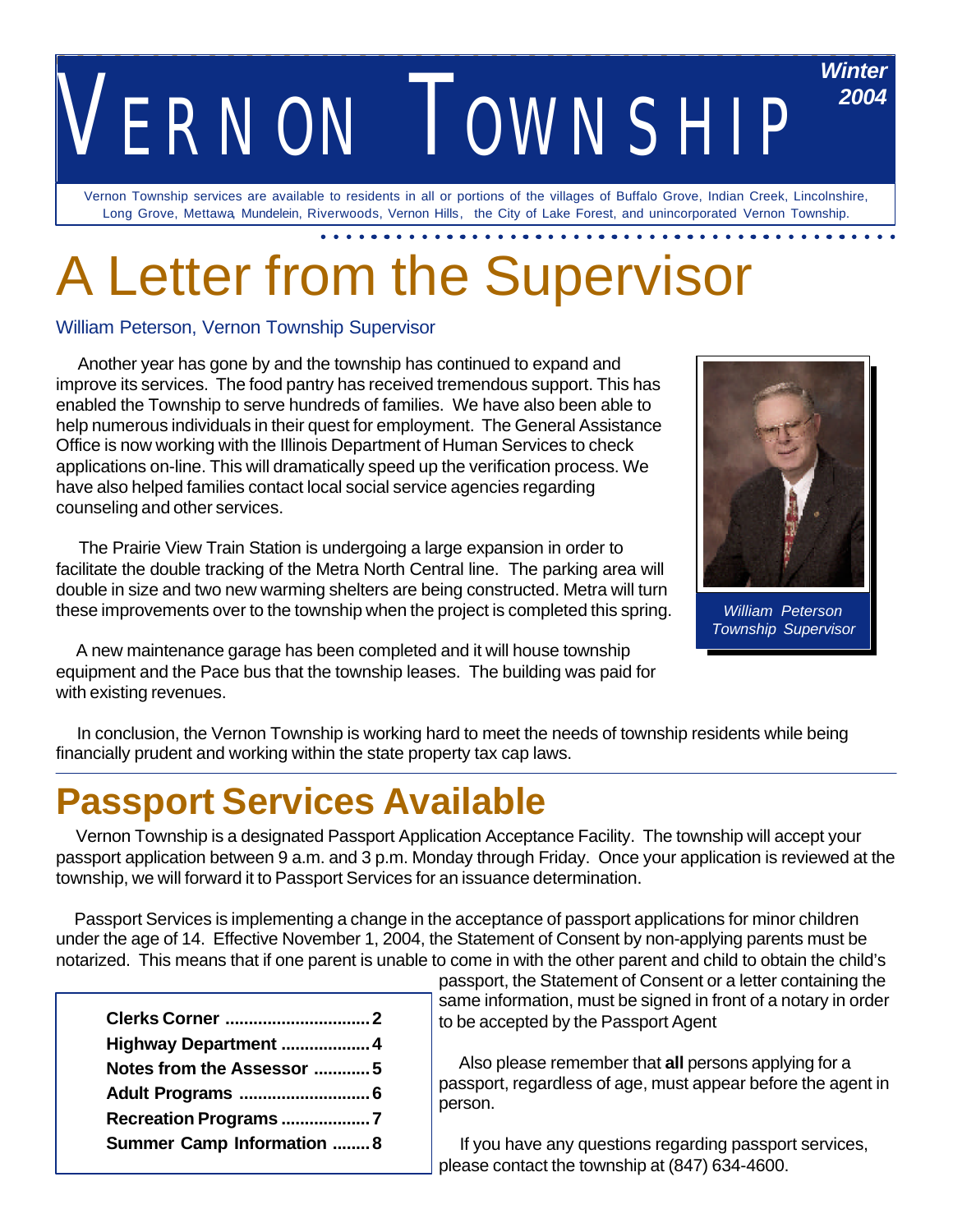The Vernon Township Newsletter is published periodically by Vernon Township Reporter, Inc. as a public information service for Township residents. Free copies are available at the Township Administrative Center.

> **Supervisor** William E. Peterson wepeterson@vernontownship.com

**Town Clerk** Barbara Barnabee bbarnabee@vernontownship.com

**Assessor** Gary P. Raupp graupp@vernontownship.com

**Highway Commissioner** Bryant Schroeder bschroeder@vernontownship.com

> **Trustees** Kathleen Rubenstein Jennifer Steininger William A. Flader David M. Nelson

Vernon Township Administrative Center 3050 Main Street Buffalo Grove, IL 60089

#### **Business Hours**

Monday through Friday Administrative Center................8:30 a.m. - 4:30 p.m. Assessor....................................8:30 a.m. - 4:30 p.m. Assessor .....................9:00 a.m. - 12 noon, Saturday

#### **Town Board Meetings**

Monthly board meetings are held the second Saturday of each month. For more information, call (847) 634-4600. The Annual Town Meeting is held on the second Tuesday in April at 7:30 p.m.

#### *Notice*

In compliance with the Americans With Disabilities Act (ADA), Vernon Township requests that persons with disabilities who require certain accommodations in order to attend and/or participate in these meetings, or have questions about the accessibility of the meetings or facilities, to please contact the ADA coordinator at 634-4600, 48 hours prior to the meeting to assure that reasonable accommodations will be made for them.

#### **Township Phone Numbers**

| Township Administrative Center634-4600 |  |
|----------------------------------------|--|
|                                        |  |
|                                        |  |
|                                        |  |
|                                        |  |
| Township Park & Recreation634-1542     |  |
|                                        |  |
|                                        |  |
|                                        |  |

## **Clerk's Corner**

#### Lake County Clerk's Office Friday Night Service Hours **Extended**

 In an effort to better serve the needs of the community, Lake County Clerk, Willard Helander, announced the Lake County Clerk's office will offer expanded hours on Friday nights. The office will be open Monday through Thursday from 8:30 a.m. to 5:00 p.m. and on Friday from 8:30 a.m. to 7:00 p.m.



*Barbara Barnabee Township Clerk*

 Friday night services that are offered include marriage license application, copies of marriage licenses, birth and death certificates, voter registration, campaign disclosure filings, assumed business names filing, State of Economic Interests filings, precinct maps and listings. However public viewing of campaign disclosure, assumed business names and Statement of Economic Interest files is not available on Friday evenings.

 For further information, please contact the Lake County Clerk's office at (847) 377-2400.

## **Vehicle Stickers**

 Vehicle Stickers for residents in unincorporated areas of Vernon Township are now available for the years January 1<sup>st</sup>, 2005 through December 31<sup>st</sup>. 2006. Although vehicle stickers are not required, they are offered as a convenience to residents of unincorporated areas at no charge.

 They may be picked up at the township office Monday through Friday from 8:30 a.m. to 4:30 p.m. Please bring your vehicle registration with you when applying for your new sticker.

## **Township Cemeteries**

 Located in Vernon Township are two of Lake County's oldest cemeteries. Vernon Cemetery dates back to 1835, while Diamond Lake Cemetery dates back to 1853.

 Individual plots in both cemeteries are still available for purchase. The cost to purchase one plot is \$600. For more information, please call Barbara at (847) 634-4600.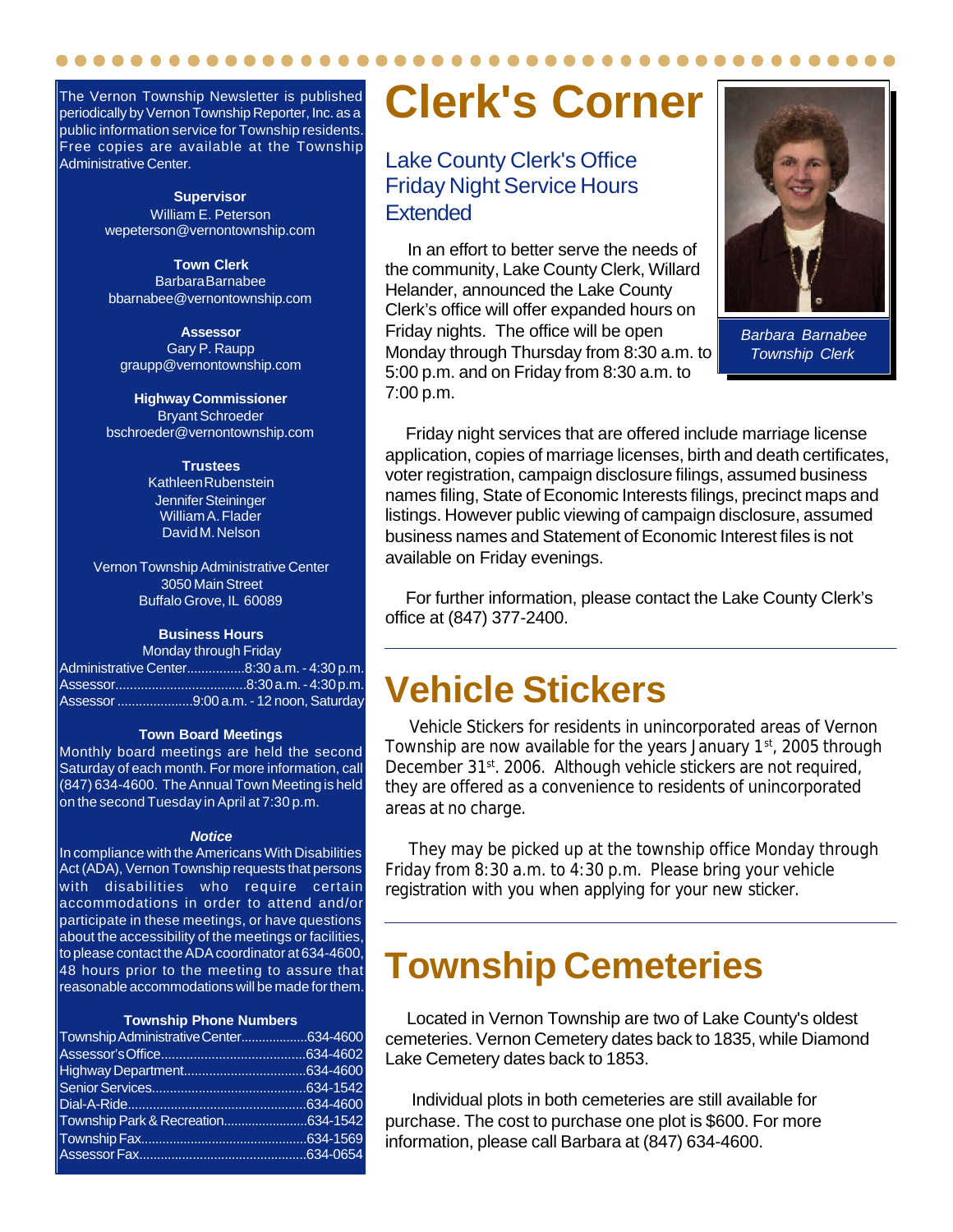## **Township Loses a Valued Friend**

 In April 1987, Vernon Township hired an extraordinary employee by the name of Jan Schneider. Jan was a valuable part of the assessor's office for over 16 years. She was not only a loyal employee, but also a dear friend to all at the township. In May of 1991, after taking all the required classes, Jan became one of the Township Deputy Assessors'. Many taxpayers became acquainted with Jan over the years and actually asked to speak only to her. It was her understanding, patience and friendly personality that made her a popular township employee.

 Along with working for Vernon Township, she had been a long time resident, having lived in Prairie View since 1976 with her husband Randy, two sons Ron and Scott, who attended Stevenson High School and both graduated from the University of Illinois. Jan fought a courageous 2½ year battle with pancreatic cancer and succumbed to it on August 1, 2004.

 The Vernon Township community along with Lake County Assessor's Association and all her family and friends will truly miss this dedicated public servant.



 Lake Forest Hospital just made it easier for you to obtain health information and the professional care you need to stay healthy. The Care Coach, a custom mobile medical van, provides health promotion and disease prevention services for the whole family, free of charge. For your convenience the Care Coach is located at the Community Service Building, 2900 N. Main St. Buffalo Grove, IL, on the first Monday of each month from 10:00 a.m. to 1:00 p.m. No appointments are necessary.

#### **Services Include:**

- **Screenings**
- asthma/pulmonary function
- blood pressure, sugar, cholesterol
	- bone density
	- depression, stress
	- tuberculosis
	- behavior/risk appraisal
	- **Immunizations**
	- for adults-tetanus. pneumonia, and flu **(WHEN AVAILABLE!)**
- for kids under age two & updates before entering kindergarten and fifth grade
- Health education
- Talk with a nurse about your health concerns
- Learn good health habits
- Learn basic first aid
- Referral and advocacy
	- Help in finding a doctor, hospital, mental health service, nurse, homemaker and/or other social service.

*For further information, please call the Care Coach at (847) 535-6709.*

## **Scholarship Opportunities**

#### *Offered by the Township Officials of Illinois*

 The Township Officials of Illinois will be offering scholarships in 2005 to graduating high school seniors planning to attend an Illinois college or university during the 2005 fall semester. Applications will be available sometime in January 2005. The application deadline will be March 1, 2005.

 You can download the guidelines and application from the Township Officials website www.toi.org after January 1<sup>st</sup>.

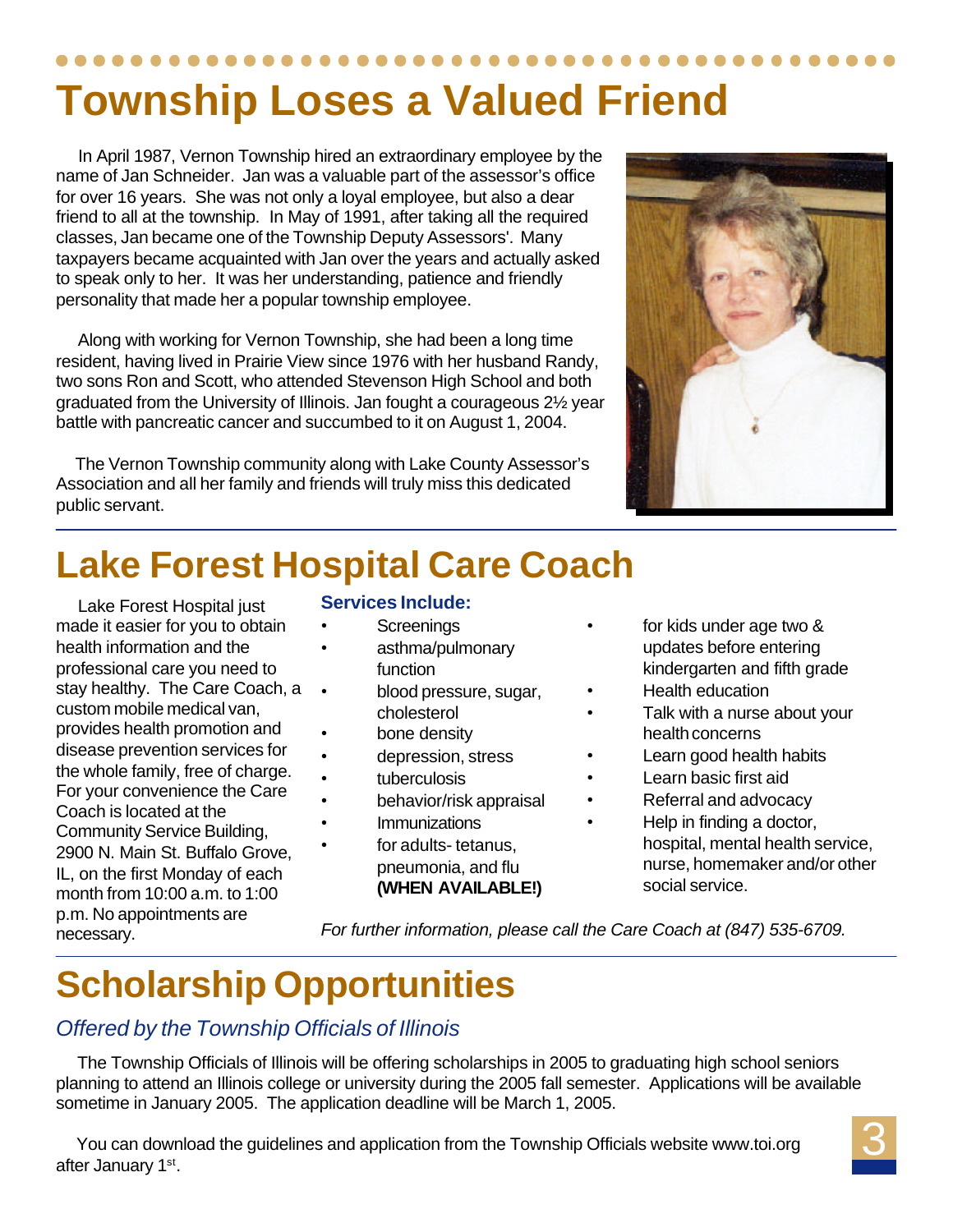

*Bryant Schroeder Highway Commissioner*

# **Highway Department Briefs**

#### Responsibilities of the Vernon Township Highway Department

 The highway department maintains the residential streets and right of ways in unincorporated Vernon Township. This includes repair and construction of streets, storm sewers, curbs and street signs. We are also responsible for snow removal, street sweeping, tree trimming and street lights. We work closely with the residents to properly maintain our streets and right of ways.

 If you notice a damaged or missing street or traffic control sign, a dangerous pothole, a burned out overhead intersection light or other roadway hazards in unincorporated Vernon Township, please report it to the Township Highway Department at (847) 634-4600.

#### **Snow Removal Procedures**

 After a minimum 2" snowfall, parking is not permitted on township maintained roads until they have been cleared edge to edge. Parked vehicles may be towed with the owner responsible for related costs.

 To prevent damage to vehicles and snowplows the Highway Department is requesting the removal of all decorative rocks, logs and all other hazardous objects 4 feet from the pavement edge along township maintained roads.

 When shoveling snow off your driveway, the best way to assure that the snow plows clearing the street will minimize the amount of snow left in an already cleared driveway is to shovel snow in the direction of traffic and also make a pocket on the opposite side of your driveway see illustration below.



 By doing this, snow that has accumulated on the plow will dump into that pocket, and will reduce the possibility of snowplows inadvertently making your driveway snowbound.

 To insure proper visibility of the roadway, it is also important to keep the snow mounds low on either side of your driveway entrance.

 Do not shove, push or blow snow onto the public roadway, as this will create a slippery and hazardous surface when traffic passes over it.

In addition to clearing the snow

from your driveway, we request that you clear the area in front of your mailbox so the mail carrier has greater ease in delivering your mail. If you have a fire hydrant on your property, you should shovel a path to and around it from the roadway. In addition, make an area for your trash and recycling receptacles that is set away from the roadway, so they will not be buried in snow or knocked over by the snow plow.

4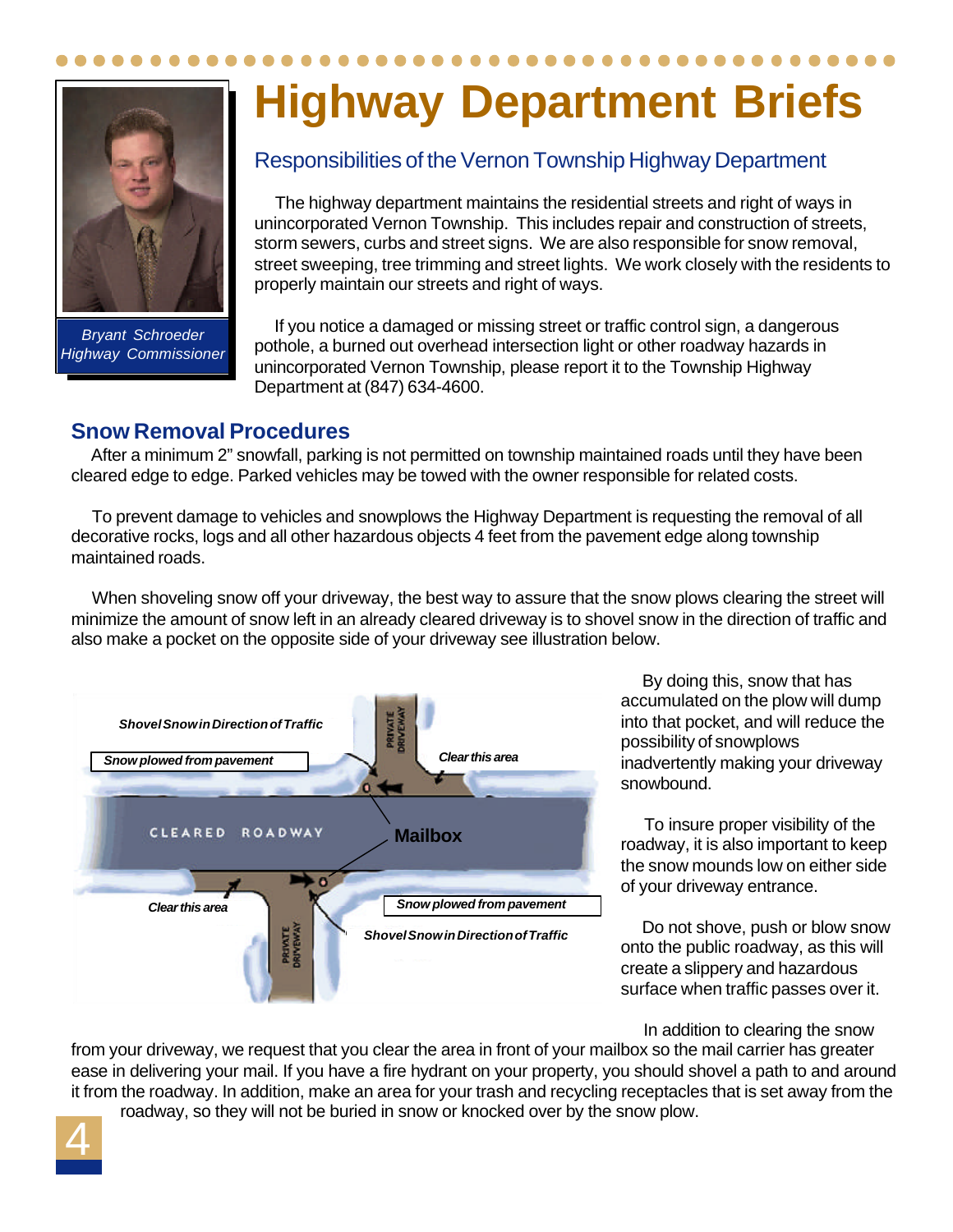#### **Caution**

When driving behind a truck plowing snow or salting the roads please be aware that the drivers make frequent and sudden stops. Remember, If you can't see the side mirrors, the driver can't see you.

#### **Is your mailbox ready for winter?**

 Does your mailbox need replacement; is the post sturdy or rotting? If it needs repairing now is the time to replace or repair it. In the past few months I have noticed many mailboxes in desperate need of repairs. If your mailbox is in poor condition and should be knocked over during normal snowplow operations, it will be the responsibility of the homeowner to repair both the mailbox and the post.

#### **Protect your Property with a Permit**

 To protect your property, your neighbors' property, and the property of the township, please obtain a permit before performing any work in the right of way of unincorporated Vernon Township roads. The right of way reaches approximately 20' from the edge of the road. The permit requirement is for repairs to ditches, culverts and driveways, and the removal or placement of trees and bushes.

 When replacing a driveway, it is a good time for the highway department to check for a rotting or ineffective culvert and have it replaced. This can be done simultaneously with the replacement of the driveway.

 To protect your property and possibly your neighbor's property from flooding, it is important not to manipulate or change the formation of the ditch.

 When placing or replacing trees and bushes, please beware that different species of trees have roots that will grow and tangle around the storm sewers and become harmful to the storm sewer system.

 Be a good neighbor and protect the property around you by completing the permit process, before any work is performed in the right of way of unincorporated Vernon Township.

#### **Detention Pond in Horatio Gardens**

 The detention pond will be located under the ComEd power lines, west of the railroad tracks and just south of the end of Marie Avenue. The detention pond will be used to control flooding in Horatio Gardens and water will be rerouted in the subdivision to flow into the detention pond.



*Gary Raupp Township Assessor*

## **Notes from the Assessor**

#### Attention All Senior Homeowners

 All seniors that live in Lake County will no longer need to renew their Senior Homestead Exemption. The Lake County Board voted to discontinue the annual yellow renewal forms that were usually sent out in late December, early January.

 When a person turns 65 years of age, they must come to the Township to apply for a senior exemption, however, it will only be a one-time application. Once you have applied for a Senior Homestead Exemption, you will automatically receive information about an additional exemption called a Senior Assessment Freeze.

 A Senior Assessment Freeze form comes out every July and this MUST be filed for every year because qualifying is based on \$45,000 maximum income.

If you have any questions, you can call the Vernon Township Assessor's Office at (847) 634-4602.

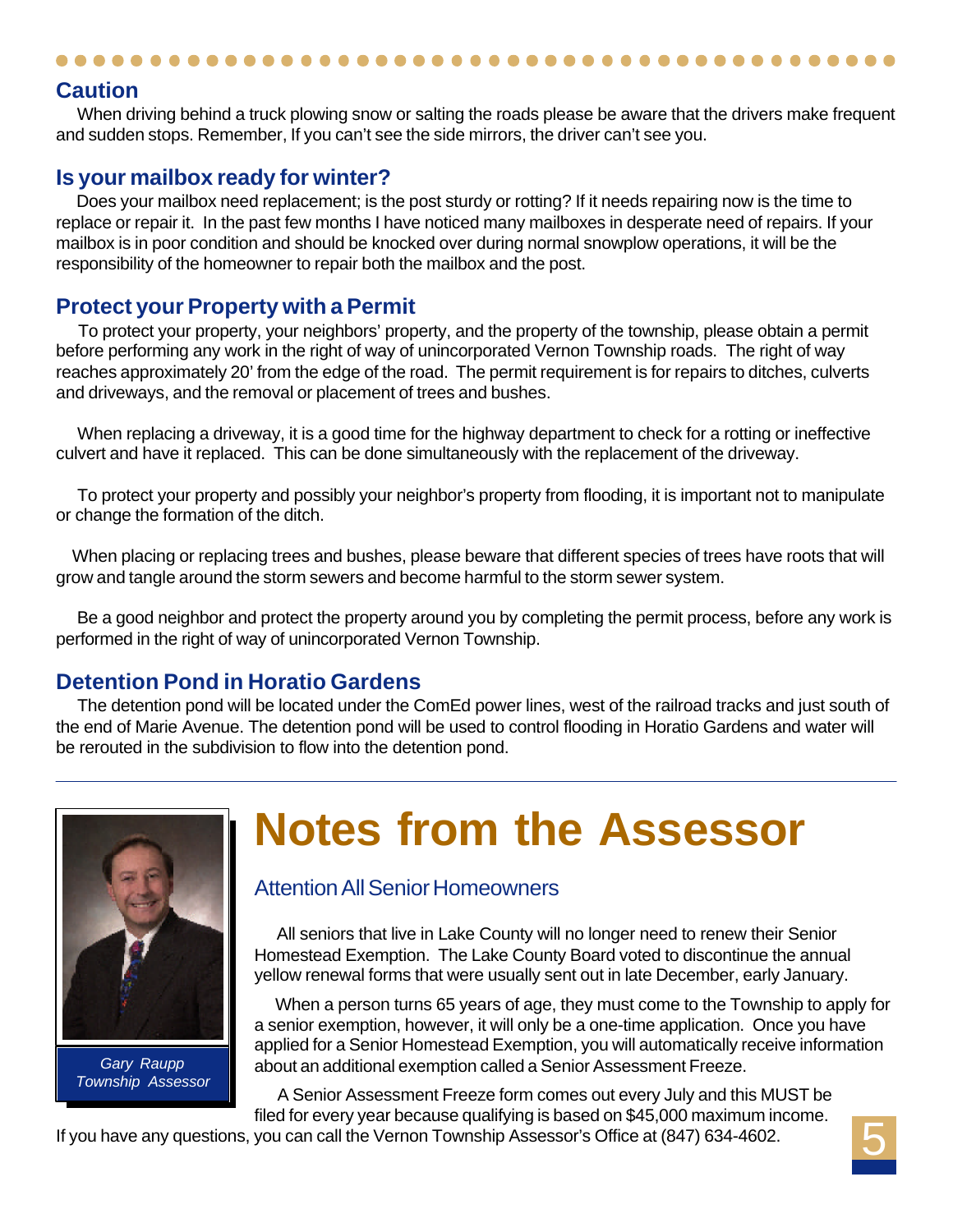## **Adult Programs**

#### **Vernon Township Primetimers**

 Start the New Year right by joining the Vernon Township Primetimers on Mondays at the Vernon Township Community Service Building, 2900 N. Main Street, Buffalo Grove. Bring your lunch and meet with us, beverages and desserts will be provided. The only fee is your enthusiasm.

#### **Pace Bus**

 Transportation to and from our Monday gatherings is available through the township Pace Dial-A-Ride bus. To make your reservation, please call Sharon at 847 634-4600.

#### **Marriott Theatre**

 Make your reservations and mark your calendars for the 2005 Marriott Theatre. The schedule is listed below. The tickets price is \$25.00 each. Call Sherryl at (847) 634-1542 to make your reservation. All reservations and payments are due one month prior to the presentation. All performances are on Wednesday at 1:00 p.m. We look forward to seeing you there.

- Swing April 20<sup>th</sup>
- Brigadoon June 29th
- Forums September 7<sup>th</sup>
- Footloose November 16th
- Oliver February 8<sup>th</sup>, 2006

#### **Rules of the Road Review**

 This is a class to assist you when it is time to renew your Illinois Drivers License. The class is free and is taught by a representative from the Secretary of States office. It will be held at the Vernon Township Community Service Building, 2900 N Main St. Buffalo Grove, IL on Thursday January 20<sup>th</sup>, 1:00 p.m. No reservation is required.

### **Visit to the Adler Planetarium**

Come with us to the **Stars of the Pharaohs** at the Adler Planetarium. This show recreates temples, pyramids and cities of the people who linked lunar and celestial cycles to create our calendar. The Adler's StarRider Theater combines digital animation on a 360 degree screen with Surround Sound for an unforgettable interactive experience touring magnificent sites teeming with mystery and spirits. Our trip is scheduled for **February 21, 2005**. The cost is \$48.00 per person, which includes your admittance to all Adler Exhibits, High Tea at the Galileo, the sky show and motor coach transportation to the Planetarium and back to the township. Please contact Sherryl at (847) 634-1542 to reserve your seat on a trip to the stars! Reservations must be made by January 31, 2005.

## **YOGA**

(Ages: 16 and up.)

In this class, each student progresses at his/her own pace. Beginners and experienced students alike, share in the noncompetitive atmosphere of Hatha yoga expressions, making each pose as gentle or as rigorous as one needs.

 Beginners will learn the authentic and proper poses and breathing techniques, as well as introductory meditative practices. Continuing students will have the opportunity to deepen and refine their practice. (12 Week Program)

| Day | <b>Dates</b>             |
|-----|--------------------------|
| Tue | January 4 - March 22     |
| Tue | April 12 - June 28       |
|     | $7:00 - 8:15$ p.m.       |
|     | <b>Prairie View Park</b> |
|     | \$144 Non-Res.: \$216    |
| 18  |                          |
|     |                          |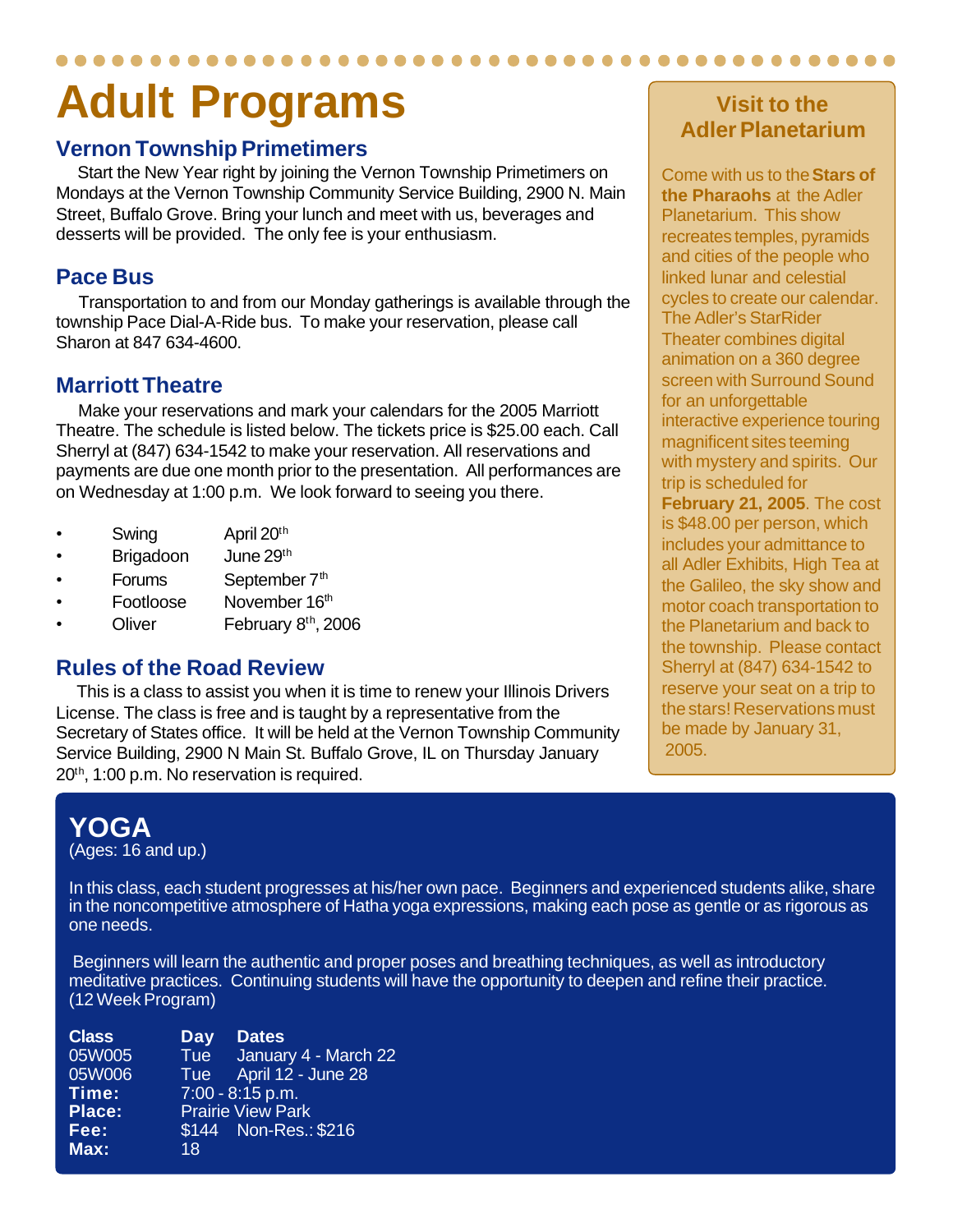## **Recreation and Educational Programs**

### **Kaleidoscope Kids**

 Are you looking to extend your kindergartner's day in a fun–filled, educational way? Now you have the opportunity to enhance your child's reading, writing, problem solving, and mathematical skills by signing up for this weekly, 2 hour class. A theme based approach will be implemented to ensure a more meaningful learning experience. Some of the activities in this stimulating program will include:

- **Songs** • Drama
- Games **Writing**
- Activities relating to high quality
	- children's literature
- Many other enriching, hands-on experiences

**Math Concepts** 

 This program has been designed by two experienced, certified educators, Cheryl Keller and Karen Kray. All classes will be taught by certified teachers. Don't miss out on this great opportunity for your child. To be eligible for this class your child MUST be 5 years old by September 1, 2004. Please note: Children can only register for one class per week.

• Art **Cooking** 

### **Winter / Spring 2005 Classes**

| <b>Class</b> | Day | <b>Dates</b>   | <b>Time</b>         |
|--------------|-----|----------------|---------------------|
| 05W001       | Tue | Jan 4 - May 10 | $9:15 - 11:15$ a.m. |
| 05W002       | Wed | Jan 5 - May 11 | $9:15 - 11:15$ a.m. |
| 05W003       | Wed | Jan 5 - May 11 | 12:45 - 2:45 p.m.   |
| 05W004       | Thu | Jan 6 - May 12 | 12:45 - 2:45 p.m.   |

**Resident Fee** (Non Resident fees are 50% higher): Tuesday and Thursday \$400 - 16 Weeks (No Class 3/1, 3/3, 3/29, 3/31, 4/5, 4/28) **Wednesdays** \$425 - 17 Weeks (No Class 3/2, 3/30)

**Place:** Prairie View Park **Min/Max:** 8/16

• A \$75 nonrefundable, nontransferable deposit is due at the time of registration.

## **American Red Cross Babysitters Training**

#### Ages: 11-15

ν R

Kaleida:

An Euriching L'agericance live Kinslangartnen **USSEMANAARE SAAS** 

 This interactive, activity-based program gives 11 to 15 year-olds the knowledge, skills, and confidence to care for infants through primary school-aged children. It focuses on injury prevention, first aid, basic child care, decision making, problem solving, and leadership skills, and it also provides an excellent opportunity for building self confidence. Anyone who babysits should take this course. Participant must be 11 years old by the day of the class to receive certification. Participants not 11 by the class date can participate, but will not receive Red Cross Certification. Fee includes: Babysitter's Training certificate, book, and first aid kit.

| <b>Class</b> | <b>Date</b>       | Time                     |  |  |
|--------------|-------------------|--------------------------|--|--|
| 05W007       | February 26       | $9:00$ a.m. $-4:00$ p.m. |  |  |
| 05W008       | April 9           | $9:00$ a.m. $-4:00$ p.m. |  |  |
| Day:         | Saturday          |                          |  |  |
| Place:       | Prairie View Park |                          |  |  |
| Fee:         | \$75              | Non-Res.: \$112.50       |  |  |
| Min/Max:     | 4/20              |                          |  |  |

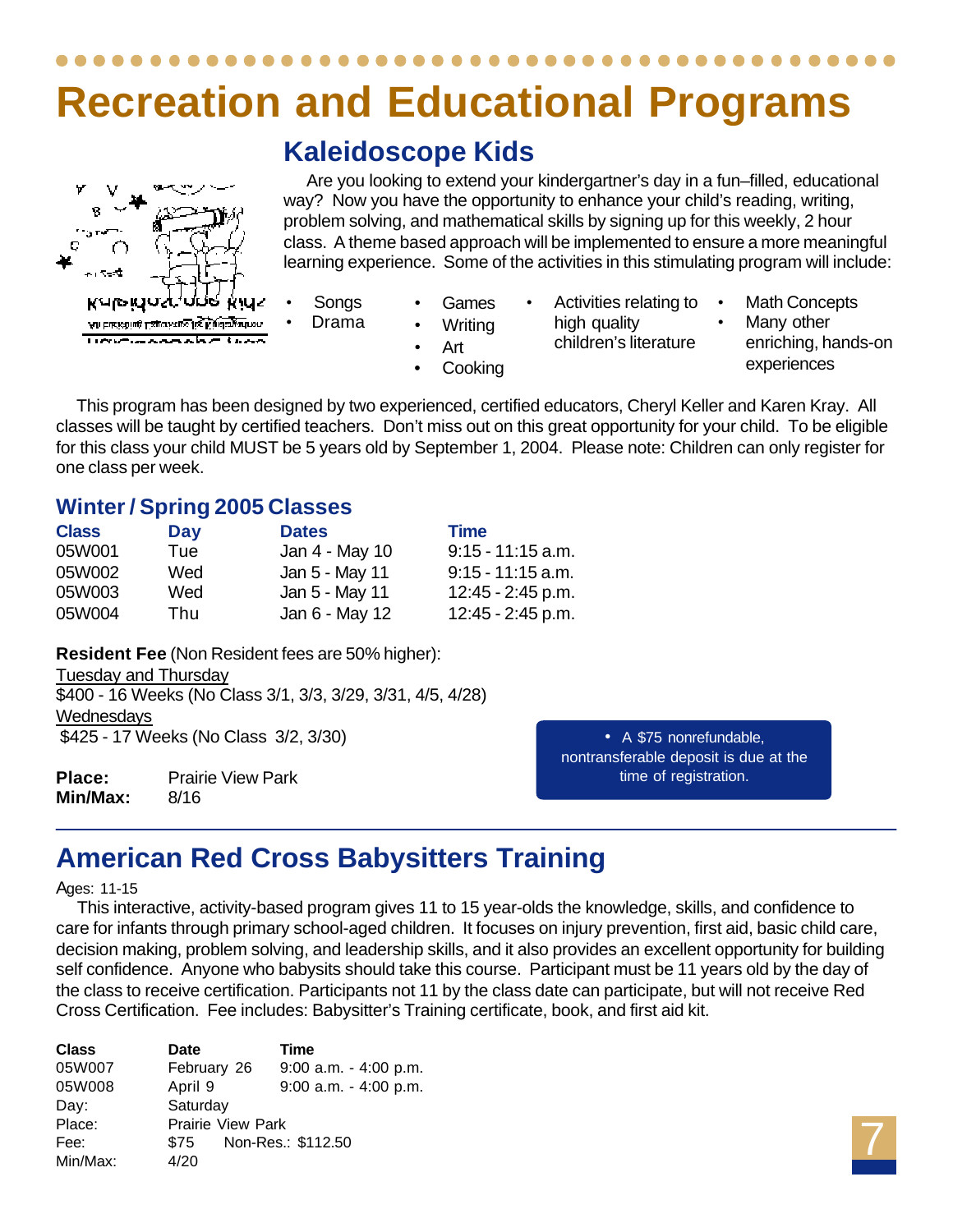## **Promising Picassos**

**No experience is necessary! All art materials are provided.**

| Class  | Date                                    | Time |
|--------|-----------------------------------------|------|
|        | 05W009 Jan 20 - Feb 10 4:00 - 4:45 p.m. |      |
|        | 05W010 Jan 20 - Feb 10 5:00 - 6:00 p.m. |      |
|        | 05W011 Feb 24 - Mar 17 4:00 - 4:45 p.m. |      |
|        | 05W012 Feb 24 - Mar 17 5:00 - 6:00 p.m. |      |
| Day:   | Thursday                                |      |
| Place: | <b>Prairie View Park</b>                |      |

| Place:     |      | <b>Prairie View Park</b> |
|------------|------|--------------------------|
| Fee:\$     | 32   | Non-Res.: \$48           |
| Min / Max: | 5/10 |                          |

#### *Drawing (Age 4-6)*

(Class 05W009, 05W011)

 Promising Picassos drawing class is a highly informative and instructional drawing class emphasizing a "how to" approach to each lesson, while also allowing a personal level of creative expression for each student. Promising Picassos teaches a unique combination of art techniques which children need to learn, and subject matter they want to draw.

#### *Pastels (Ages 7-12)*

(Class 05W010)

 Let's try a new media! In this class, children will explore a new and exciting media, PASTELS! We will use pastels to develop new techniques of blending, style and shading on a variety of subjects.

#### *Block Printing (Ages 7-12)*

(Class 05W012)

 In this exciting class you will learn block printing by carving linoleum. Create your own greeting card using lino carving techniques. You will draw a design, cut it out of linoleum, then print it using ink. Your block can be used to print over and over again!

## **Vernon Township Summer Day Camps**

**June 20, 2005 through August 5, 2005 (No Camp on July 4, 2005)**

#### *For ages 4-7*

 Vernon Township strives to provide an enjoyable and educational camp experience for its campers. All counselors are capable and carefully screened high school and college students. An adult camp supervisor is present at all times. All camps are held at the Township's Prairie View Park.

> *Please read all camp information in this brochure prior to registration. New Camper lottery procedures have changed since last year!*

#### **Township Trackers**

... for children who will **be 4 years old by September 1st ,** meets Monday through Friday. Daily programs include arts and crafts, games, sports, songs and other activities. Campers will receive at least one swimming lesson a week with open swim daily, weather permitting. Each day, campers must bring a lunch and beverage, water bottle, bathing suit, towel, and rain gear with the camper's name clearly labeled on each item. Campers will dress themselves for swimming each day and must be



toilet trained. Because campers will be outdoors, make sure they are equipped for the weather.

#### **Township Troopers (5 Y.O.) Township Toppers (6 Y.O.) Township Rangers (7 Y.O.)**

... for children who will be **5, 6 or 7 by September 1st** meets Monday through Friday with at least one swimming lesson each week. There will be open swim every day, weather permitting. The daily program includes arts and crafts, games, sports, songs and other activities. There will be at least one off-site field trip. Each day, campers must bring a lunch and beverage, water bottle, bathing suit, towel, and rain gear with the camper's name clearly labeled on each item. Because campers will be outdoors, make sure they are equipped for the weather.

#### **CAMP REGISTRATION INFORMATION**

**Camper / Counselor Ratio:** 1:8 (5 - 7 year olds) 1:7 (4 year olds) **Days:** Monday - Friday **Time:** 9:00 a.m. – 2:00 p.m. **Fee:** \$625 Non-res.: \$937 **Min/max:** 20/40 (5 - 7 y.o.) 20/35 (4 y.o.)

Additional information and frequently asked questions can be found at: www.vernontownship.com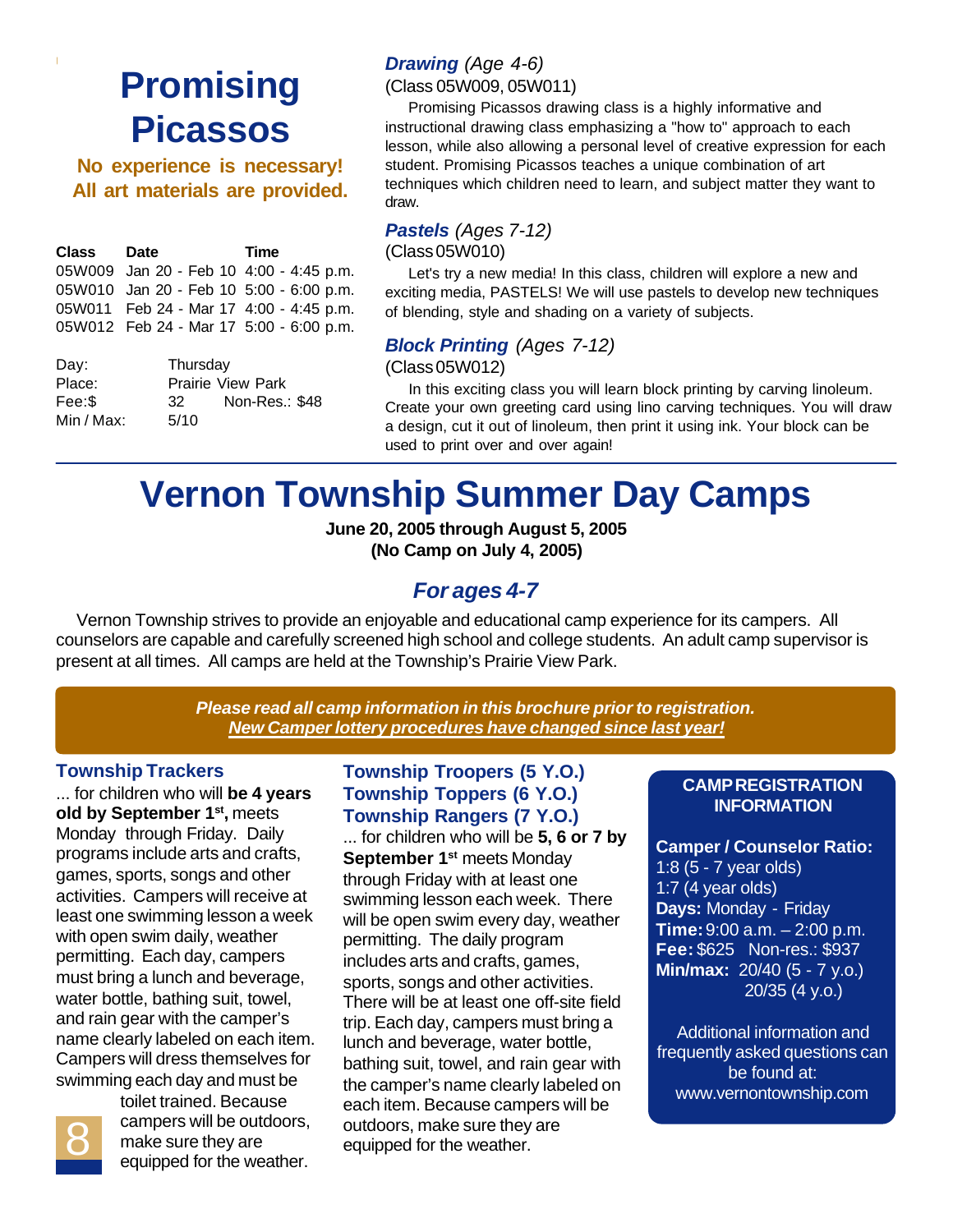### **REGISTRATION DATES AND PROCEDURES**

#### RETURNING CAMPERS

**Registration Dates:** Monday, December 13, 2004 through Tuesday, January 11, 2005 **Registration Time:** 9:00 a.m. – 4:30 p.m. **Location:** Vernon Township Administrative Offices, 3050 N. Main St., Buffalo Grove *A returning camper is one that completed the 2004 Vernon Township Summer Camp. Any returning campers not registered at this time will be considered a "new camper". (NO EXCEPTIONS!)*

#### RETURNING CAMPER SIBLINGS

Returning camper siblings that did not participate in the 2004 Summer Camp can drop off registration forms and deposit with Returning Camper Registration. Each registration will receive a number and a drawing will be held on Tuesday, January 11, 2005 to determine placement in the 2005 Summer Camp. Notification of placement will be on Tuesday, January 11, 2005. Sibling registration forms must be accompanied by a returning camper registration. Once an age group is full, a waiting list will be developed. Deposits for siblings placed on a waiting list will be applied to returning camper balance.

#### NEW CAMPERS (RESIDENTS ONLY)

**Registration Accepted:** Monday, December 13, 2004 through Tuesday, January 11, 2005 **Registration Time:** 9:00 a.m. – 4:30 p.m.

**Location:** Vernon Township Administrative Office, 3050 N. Main St., Buffalo Grove

*Registrants will no longer be present at the lottery! All RESIDENT registrations received by January 11, 2005 will be entered in the lottery. On January 12, 2005, township staff will randomly select registrants up to the maximum number of participants allotted in each camp group. If the camp group is full, your registration will be placed on a waiting list. If selected, a confirmation letter will be mailed and the deposit check will be cashed. If your registration is placed on the waiting list, you will receive your uncashed deposit check and a letter stating your position on the waiting list . Camp applications will not be entered into the lottery without the proper information. (Birth Certificate, Proof of Residency and Deposit Check)*

#### OPEN REGISTRATION - Including non-residents

**Registration Dates**: Thursday, January 13, 2005 **Registration Time**: 9:00 a.m. **Location:** Vernon Township Administrative Office, 3050 N. Main St., Buffalo Grove

#### *Important: Please Read Before Registration*

- 1) Each camper requires his or her own registration form.
- 2) Do not mail in your camper's registration form.<br>3) Proof of age (**birth certificate**) is required at re
- 3) Proof of age (**birth certificate**) is required at registration, for each new camper, including siblings of returning campers.
- 4) Proof of residency is required. If a parent does not have a valid drivers license to meet this requirement, please contact the township prior to registration to determine what other information can be used.
- 5) All camps require a \$25 non-refundable, non-transferable deposit at the time of registration, unless otherwise noted in the registration procedures. Cash deposits will not be accepted.
- **6) Camp registration will not proceed if items 3,4 and 5 listed above are not satisfied.**
- 7) The fee balance is due on or before March 25, 2005. If the balance is not paid by that date, the camper's place will be given to a camper on the waiting list. **No bill or reminder will be sent to you by Vernon Township.** If you require a payment plan, you must contact the Township after January 12, 2005, but before February 11, 2005. You may pay the entire balance at the time of registration.
- 8) To avoid difficulty in establishing camp groups and to avoid "Friendship Chains", only one (1) friendship request will be accepted. That friendship request must be mutual. If multiple friends are listed on the registration form, parents will be required to select one child for the friendship request. Vernon Township can not honor requests for specific counselors.
- 9) After May 1, 2005, refunds will only be granted for medical reasons. You must submit a letter from your doctor on his/her letterhead in order to receive this refund. Once camp begins, refunds will be prorated based on when participation will end.
- 10) Camp fees can not be prorated to accommodate vacations.
- 11) Vernon Township will reject any application or supporting information (proof of age, residency) determined to be fraudulent.
- 12) Vernon Township retains the right to modify the minimum and maximum number of campers for each group.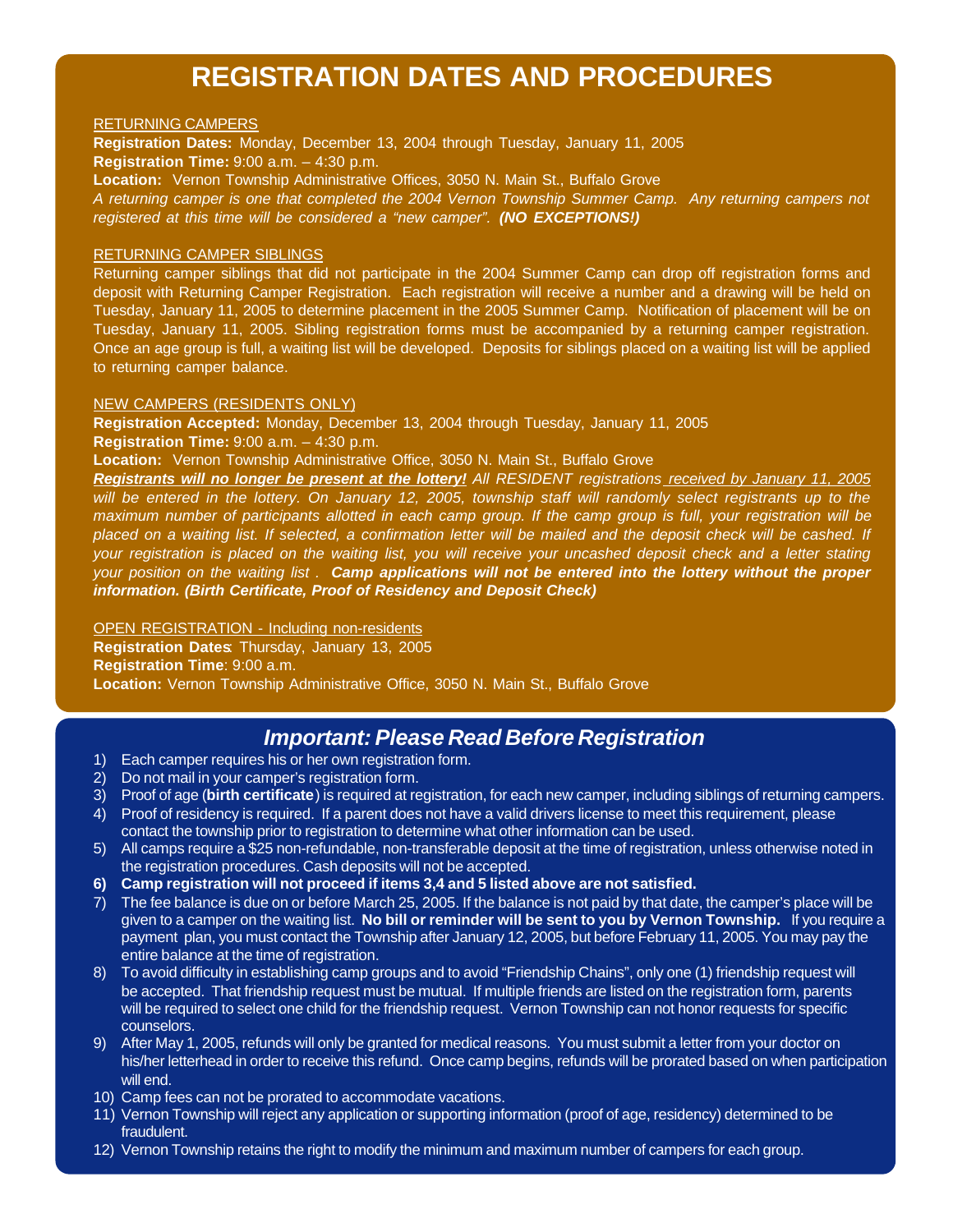## **Summer Camp Registration Form**

Vernon Township - 3050 N. Main Street - Buffalo Grove, IL 60089 - Recreation Phone: (847)634-1542

**Please read ALL camp registration information and then fill out this form completely.** Missing, incomplete or inaccurate information or required documentation will delay your registration! Please use separate camp registration forms for additional campers. Please make depost check to: **Vernon Township Park Fund**.

| Camper's Name:                                                                |                    | Home Phone: |                                                                                                                                                                 |                                                                                                                                                                                                                                                                                                                                           |                                                                               |          |                                                                                                                    |      |                                                                      |  |
|-------------------------------------------------------------------------------|--------------------|-------------|-----------------------------------------------------------------------------------------------------------------------------------------------------------------|-------------------------------------------------------------------------------------------------------------------------------------------------------------------------------------------------------------------------------------------------------------------------------------------------------------------------------------------|-------------------------------------------------------------------------------|----------|--------------------------------------------------------------------------------------------------------------------|------|----------------------------------------------------------------------|--|
| Address:                                                                      |                    |             |                                                                                                                                                                 |                                                                                                                                                                                                                                                                                                                                           |                                                                               |          |                                                                                                                    |      |                                                                      |  |
| City:                                                                         |                    |             |                                                                                                                                                                 |                                                                                                                                                                                                                                                                                                                                           | Zip:                                                                          |          |                                                                                                                    | Sex: |                                                                      |  |
| Alternate Phone Number<br>and Person to Contact:                              |                    |             |                                                                                                                                                                 |                                                                                                                                                                                                                                                                                                                                           |                                                                               |          |                                                                                                                    |      |                                                                      |  |
| Name of Father and Work Number:                                               |                    |             |                                                                                                                                                                 |                                                                                                                                                                                                                                                                                                                                           |                                                                               |          |                                                                                                                    |      |                                                                      |  |
| Name of Mother and Work Number:                                               |                    |             |                                                                                                                                                                 |                                                                                                                                                                                                                                                                                                                                           |                                                                               |          |                                                                                                                    |      |                                                                      |  |
| Please mark your camp with an "X".<br>(All fees 50% higher for non-residents) |                    |             |                                                                                                                                                                 |                                                                                                                                                                                                                                                                                                                                           | <b>Friendship Request</b><br>made only with the approval of the other child's |          | If your child would like to be in the same group as a<br>friend, please fill out this request. This request can be |      | <b>Photos</b><br>Photos are periodically<br>taken of participants in |  |
| Township Trackers (Age 4) \$625                                               |                    |             |                                                                                                                                                                 | parent/guardian. (Your child's name MUST be<br>a camp, class or<br>requested on their form!) Only ONE special friend can<br>special event. They are<br>be requested. Friendship requests will not be<br>for Township use only<br>allowed once camp groups have been established.<br>Do not list more than one name!<br>and may be used in |                                                                               |          |                                                                                                                    |      |                                                                      |  |
| Township Troopers (Age 5) \$625                                               |                    |             |                                                                                                                                                                 |                                                                                                                                                                                                                                                                                                                                           | PLEASE DO NOT REQUEST COUNSELORS!                                             |          |                                                                                                                    |      | Township publications.                                               |  |
|                                                                               |                    |             |                                                                                                                                                                 |                                                                                                                                                                                                                                                                                                                                           | Friend's Full Name:                                                           |          |                                                                                                                    |      |                                                                      |  |
| Township Toppers (Age 6) \$625                                                |                    |             | <b>Special Accommodation</b><br>In accordance with the American with Disabilities Act, if your child<br>needs any special accommodation to enable him or her to |                                                                                                                                                                                                                                                                                                                                           |                                                                               |          |                                                                                                                    |      |                                                                      |  |
| Township Rangers (Age 7) \$625                                                |                    |             |                                                                                                                                                                 |                                                                                                                                                                                                                                                                                                                                           |                                                                               |          | participate in an activity, please check this box.                                                                 |      |                                                                      |  |
| Camper's T-shirt size (check appropriate box)                                 |                    |             |                                                                                                                                                                 |                                                                                                                                                                                                                                                                                                                                           |                                                                               |          |                                                                                                                    |      |                                                                      |  |
| Youth<br>$(6-8)$                                                              | Youth<br>$(10-12)$ |             | Youth<br>$(14-16)$                                                                                                                                              |                                                                                                                                                                                                                                                                                                                                           | <b>Adult</b><br><b>Medium</b>                                                 |          | <b>Adult</b><br>Medium                                                                                             |      | <b>Adult</b><br>Large                                                |  |
| Deposit \$25 (non-refundable)                                                 |                    |             | Check Number:                                                                                                                                                   |                                                                                                                                                                                                                                                                                                                                           |                                                                               | Balance: |                                                                                                                    |      |                                                                      |  |
| Date:                                                                         |                    |             |                                                                                                                                                                 | Check No.                                                                                                                                                                                                                                                                                                                                 |                                                                               |          | Final Payment:                                                                                                     |      |                                                                      |  |

#### **VERNON TOWNSHIP RECREATIONAL PROGRAM WAIVER AND RELEASE OF ALL CLAIMS**

Please read this form carefully and be aware that in registering yourself or your minor child/ward for participation in Vernon Township programs you will be waiving and releasing all claims for injuries you or your child/ward might sustain arising out of said programs.

I recognize and acknowledge that there are certain risks of physical injury to participate in the above program(s) and I agree to assume the full risk of any such injuries, damages, or loss regardless of the severity which I or my child/ward may sustain as a result of participating in any activities connected to or associated with any such program(s). I waive and relinquish all claims I or my child/ward may have against the Township and its officers, agents, servants, and employees from any and all claims as a result of participating in any of the above program(s). I hereby fully release and discharge the Township and its officers, agents, servants, and employees from any and all claims from injuries, damages, or loss which I or my child/ward may have or which may accrue to me or my child/ward on account of my participation or the participation of my child/ward in any of the above program(s). I further agree to indemnify and hold harmless and defend the Township and its officers, agents, servants, and employees from any and all claims resulting from injuries, damages, and losses sustained by me or by my child/ward and arising out, connected with, or in any way associated with the activities of any of the program(s).

*I have read and fully understand the above programs details and waiver and release Vernon Township of all claims.*

| Date:<br>Signature of Parent: |  |
|-------------------------------|--|
|-------------------------------|--|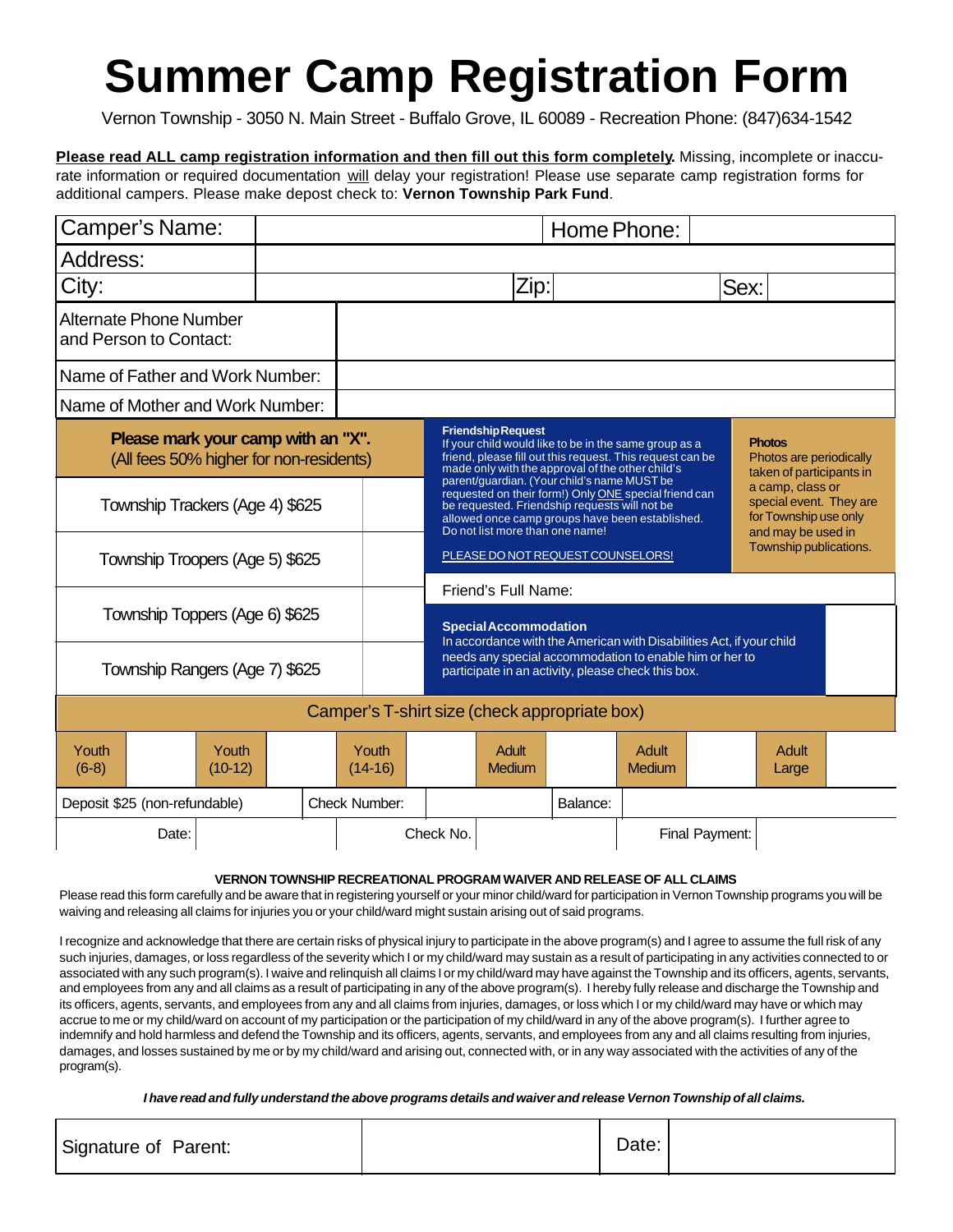## **Program Registration Form**

Vernon Township - 3050 N. Main Street - Buffalo Grove, IL 60089 - Recreation Phone: (847)634-1542 **Participants will only be notified of class changes or cancellations.**

**Please fill out this form completely. Incomplete or inaccurate information will delay your registration!**

| <b>Family's Last Name:</b><br>Home Phone:                                                                                         |                       |  |                   |                |               |                                   |  |                    |     |
|-----------------------------------------------------------------------------------------------------------------------------------|-----------------------|--|-------------------|----------------|---------------|-----------------------------------|--|--------------------|-----|
| Address:                                                                                                                          |                       |  |                   |                |               |                                   |  |                    |     |
| City:                                                                                                                             |                       |  |                   |                |               | Zip:                              |  |                    |     |
| <b>Alternate Phone Number</b><br>and Person to Contact:                                                                           |                       |  |                   |                |               |                                   |  |                    |     |
| Name of Father and Work Number:                                                                                                   |                       |  |                   |                |               |                                   |  |                    |     |
| Name of Mother and Work Number:                                                                                                   |                       |  |                   |                |               |                                   |  |                    |     |
| Participant's Name                                                                                                                | Sex.                  |  | <b>Birth Date</b> | Age            | Program Name  | Date of<br>Program and<br>Session |  | Time of<br>Program | Fee |
|                                                                                                                                   |                       |  |                   |                |               |                                   |  |                    | \$  |
|                                                                                                                                   |                       |  |                   |                |               |                                   |  |                    | \$  |
|                                                                                                                                   |                       |  |                   |                |               |                                   |  |                    | \$  |
|                                                                                                                                   |                       |  |                   |                |               |                                   |  |                    | \$  |
|                                                                                                                                   |                       |  |                   |                |               |                                   |  |                    | \$  |
|                                                                                                                                   | <b>Total Fees:</b>    |  |                   |                |               |                                   |  |                    |     |
| Please describe any accommodation needed for your enjoyment of this<br>program:                                                   |                       |  |                   |                |               |                                   |  |                    |     |
| Under the Americans with Disabilities Act, if you need any accommodations to participate in this activity, please check this box. |                       |  |                   |                |               |                                   |  |                    |     |
| Forms of payment include cash or checks payable to: Vernon Township Park Fund                                                     |                       |  |                   |                |               |                                   |  |                    |     |
| <b>Amount Enclosed:</b>                                                                                                           | $\boldsymbol{\theta}$ |  |                   | Please Circle: | Cash or Check | <b>Check Number:</b>              |  |                    |     |
| Mail or Drop off registration and payment to: Vernon Township, 3050 N. Main St., Buffalo Grove, IL 60089                          |                       |  |                   |                |               |                                   |  |                    |     |

#### **VERNON TOWNSHIP RECREATIONAL PROGRAM WAIVER AND RELEASE OF ALL CLAIMS**

Please read this form carefully and be aware that in registering yourself or your minor child/ward for participation in Vernon Township programs you will be waiving and releasing all claims for injuries you or your child/ward might sustain arising out of said programs.

I recognize and acknowledge that there are certain risks of physical injury to participate in the above program(s) and I agree to assume the full risk of any such injuries, damages, or loss regardless of the severity which I or my child/ward may sustain as a result of participating in any activities connected to or associated with any such program(s). I waive and relinquish all claims I or my child/ward may have against the Township and its officers, agents, servants, and employees from any and all claims as a result of participating in any of the above program(s). I hereby fully release and discharge the Township and its officers, agents, servants, and employees from any and all claims from injuries, damages, or loss which I or my child/ward may have or which may accrue to me or my child/ward on account of my participation or the participation of my child/ward in any of the above program(s). I further agree to indemnify and hold harmless and defend the Township and its officers, agents, servants, and employees from any and all claims resulting from injuries, damages, and losses sustained by me or by my child/ward and arising out, connected with, or in any way associated with the activities of any of the program(s).

*I have read and fully understand the above programs details and waiver and release Vernon Township of all claims.*

| Signature of Participant or Parent:<br>(If participant is under 18) |  | Date: |  |
|---------------------------------------------------------------------|--|-------|--|
|---------------------------------------------------------------------|--|-------|--|